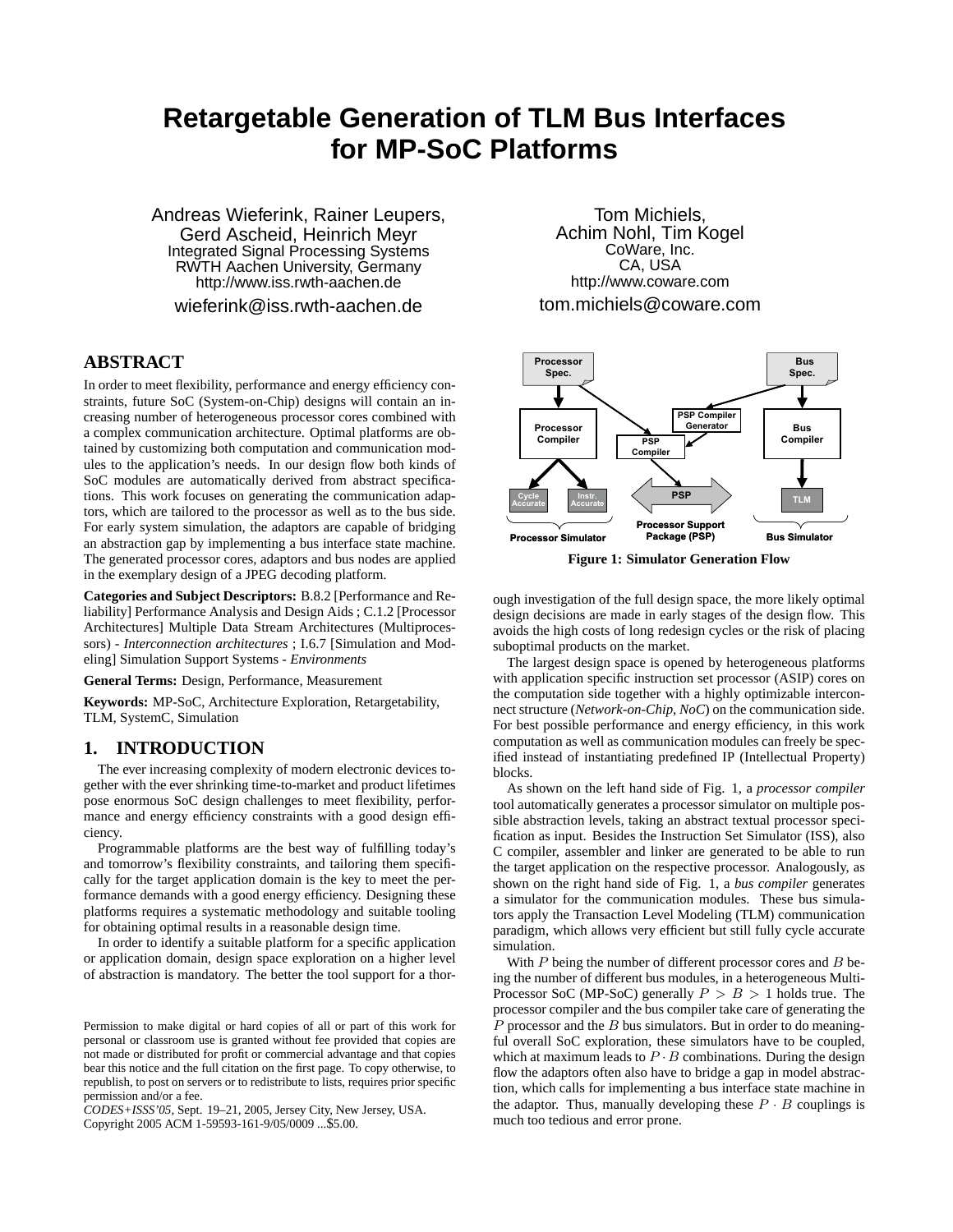This paper describes a methodology and the tooling for automatically generating these  $P \cdot B$  couplings which are called Processor Support Packages (PSP). As shown in Fig. 1, this is done in a twostep approach. A PSP compiler generator generates a set of *B* PSP compilers, one for each bus model. A PSP compiler, in turn, generates the simulator coupling for any of the *P* processors to a specific bus. In the recent years, some PSP compilers for very common bus protocols have been developed manually. This already enabled automatic retargetability to the processor side. The main focus of this work is on generating a bus interface state machine, which is the main task of the PSP compiler generator. This enables automatic retargetability also the the bus side.

The rest of the paper is organized as follows: After discussing the related work in section 2, we introduce the processor compiler and the bus compiler in more detail, focusing on their integration into the design flow. The main body of the paper in section 4 presents the concept and implementation of the PSP generation chain. A case study of a JPEG decoding system is the topic of section 5. Finally, section 6 concludes this work and gives a short outlook on future research topics.

#### **2. RELATED WORK**

It is commonly agreed that RTL models are not suitable anymore to simulate or even explore the system behavior of today's and tomorrow's complex heterogeneous MP-SoC platforms. Virtually all recent work addressing the increasing MP-SoC design complexity is based on leveraging the abstraction level considered by the system designer.

Communication models on multiple levels of abstraction for early processor integration have been proposed since a long time to overcome the simulation performance and modeling efficiency bottleneck [1, 2]. This principle is now leveraged by the TLM paradigm [3] by providing standardized, system level bus-interfaces with different levels of abstraction [4, 5, 6, 7]. Based on the SystemC language as the emerging EDA standard for system-level design, SystemC TLM communication models are supported by a new generation of Electronic System Level (ESL) SoC design tools [8, 9]. However, techniques to automatically generate customized cycle accurate TLM bus models from an abstract formal specification are not published yet.

In order to efficiently design customized processor cores, abstract Architecture Description Languages like EXPRESSION [10], ISDL [11], LISA [12], MIMOLA [13] and nML [14] have become popular. Basically, those environments which generate fast simulators with good system integration capabilities could have been used for this work. We chose the LISA platform, because additionally, it provides support for C-Compiler and full RTL generation.

For integrating processor cores and communication modules into the final MP-SoC platform, most approaches follow the componentbased design principle [15, 16]. In this bottom-up approach, relatively coarse grained fixed IP blocks are quickly combined to complex MP-SoCs, but this is done at the expense of flexibility losses. Even if the NoC topology is modifiable, the limited set of communication modules, protocol IP, and especially processor cores significantly narrows the design space.

Our approach is capable of solving this shortcoming by providing *modifiable* communication and processor IP. An optimization in an abstract model is relatively quickly propagated to the models and simulators on the lower levels of abstraction. The TLM communication adaptors dealt with in this work are generated using the same data base which already served for building up the involved SoC modules.

However, the main focus of this work is to automatically generate the necessary couplings on multiple abstraction levels for an efficient successive top-down refinement flow [17], which bears the best potential for designing optimal platforms.



**Figure 2: Abstraction Levels**

### **3. MP-SOC DESIGN FLOW WITH RETAR-GETABLE SIMULATORS**

For the top-down design of very complex MP-SoC platforms, models on multiple levels of abstraction are used in a successive refinement flow. On every level of abstraction, important design decisions are made to guide the implementation or the IP selection on the lower abstraction levels. In less complex designs, of course, some levels can be skipped. In Fig. 2, the refinement flow is outlined separately for the programmable computation modules and the communication modules.

During this flow, the abstract processor and bus models are refined to full cycle accuracy. This is a good starting point for directly generating optimized synthesizable RTL models automatically as well. However, these tools are far beyond the scope of this paper. In this section, only retargetable simulators for abstraction levels above RTL are considered.

#### **3.1 Initial Design Space Exploration**

For very complex MP-SoCs, design space exploration starts with an executable functional specification of the processor modules, which communicate over a generic, parameterizable Network-on-Chip (NoC) model. On this level, the temporal and spacial task mapping to the processor modules is done on the computation side, while a suitable interconnect topology and adequate bus or network engine properties are detected on the communication side. For these examinations, no generated simulators are necessary yet. Generic models are parameterized or equipped with the target application code, executing on the simulation host with annotated timing budgets. Communication is modeled very efficiently on this level by treating a whole packet or burst transfer as a single event instead of separately simulating every word transfer or clock cycle (Packet Level TLM).

The next refinement step towards fully cycle accurate system simulation uses a new set of models which actually simulates the system model instruction-by-instruction, word-by-word, or already cycle-by-cycle instead of annotating respective budgets.

#### **3.2 Generated Instruction Set Simulators**

In order to get reliable information concerning the performance of the application software, its execution on the target processor platform must be simulated. Also, such an ISS is needed for early starting the implementation of the final application software. Since it is very tedious and error prone to develop and maintain the ISS as well as the software tools C-compiler, assembler and linker manually, abstract Architecture Description Languages (ADLs) have become popular. They allow modeling a processor architecture on a high level of abstraction; the respective tools are generated automatically.

The LISA [12] ADL allows modeling processor architectures on two main levels of abstraction: Instruction Accurate (IA) and Cy-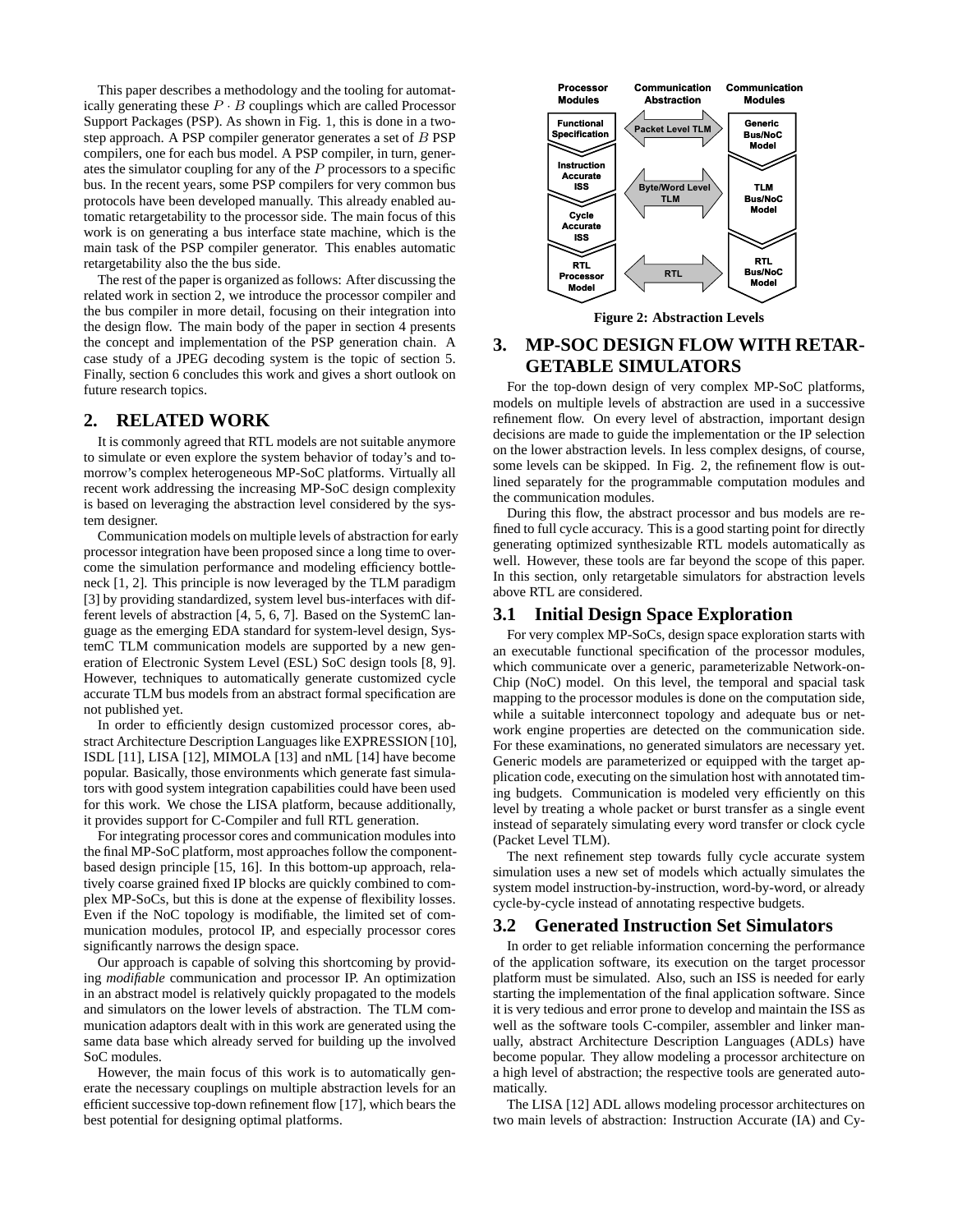

**Figure 3: Cycle Accurate Bus Communication Modeling**

cle Accurate (CA). The simulator generated from an IA model is already aware of the full instruction set. It executes the application code instruction-by-instruction, but without interleaving their execution, as it is typically done in the real processor's pipeline. Whenever a memory access is necessary, in an IA simulator the *ideal* or *functional* memory interface is accessed. Both interfaces basically offer two methods to the processor core: one for read and one for write access. To enable easy processor modeling on this level, these interface calls are expected to return successfully in any case. If such an IA simulator is embedded into a TLM system simulation, a call to the functional memory interface typically blocks the respective processor simulator a number of cycles until the access is fully completed.

An IA simulator is very suitable to do instruction set exploration and to start implementation of the embedded software. However, for a fully cycle accurate simulator, the ADL model has to be refined to the CA abstraction level. In this manual process, the designer adds a pipeline to the model and assigns the atomic operations of the instructions to a suitable pipeline stage. Furthermore, activation chains are defined according to the processors execution scheme. In a further step, the memory accesses are refined to access the *cycle accurate* memory interface. Since memory or bus accesses generally take more than one cycle, at least portions of this latency should be hidden in the processor's pipeline. The cycle accurate memory interface offers the possibility to invoke the different phases of a memory or bus access from within different pipeline stages. As long as a read data word is not yet available in the respective pipeline stage, for example, the processor simulator dynamically reacts on that by inserting stall cycles.

#### **3.3 Generated Bus Simulators**

On the communication side, there are basically two main degrees of freedom. The SoC designer can differentiate or tweak the communication part of the design by two means. First by changing the implementation of the communication modules or nodes, and second, by changing their interconnect topology. Already on the abstraction level of TLM models, manually exploiting this freedom becomes very tedious and error prone. Thus, again tools support the designer by reducing his work to the more creative part. The interconnect topology is mostly specified applying graphical user interfaces [8, 9, 18], while the customized creation of the communication modules most efficiently is done using a formalized abstract textual description. The generated TLM bus nodes allow cycle accurate communication modeling by exchanging small data packets, called *transfers*, with their environment every cycle during an ongoing transaction.

The nodes can be connected to active initiator modules, reactive target modules, or additional communication nodes to form crossbars or other NoC interconnect hierarchies. On every connection, information exchange happens according to a specific communication protocol. As shown in the example of an *AMBA AHB* [19] node in Fig. 3, the protocols for the initiator side and the target side of the *AHB* node at TLM can exchange a limited set of transfers in fixed directions. This transfer exchange replaces the detailed pin wiggling being simulated on RTL. Every transfer carries a set of attributes, which is information associated with this transfer. An



**Figure 4: Simulator Structure**

address transfer (*addrTrf*), for example, carries the address and an access direction flag.

The abstract textual bus model is a formal description and consists of three parts. First, a generic protocol section defines all transfers being part of any protocol of a whole bus family, with the maximum possible set and width of their attributes. Second, a protocol definition section introduces all protocols with that subset of generic transfers and those transfer attributes they comprise, respectively. And third, a node definition section formally defines the pipelines and state machines inside every node of a bus family. The generated bus simulator then allows sending and receiving the protocol transfers only in valid time slots. Simple attached target modules very efficiently declare themselves sensitive to events occurring in the bus simulator instead of modeling their own state machine.

#### **4. BUS INTERFACE RETARGETABILITY**

This section presents the new technique to automatically couple the generated simulators for early TLM system simulation.

#### **4.1 Structure of the Platform Simulator**

The system simulator structure is outlined in Fig. 4. Not only the processor simulator core, also the internal processor memory hierarchy is generated by the processor compiler according to the ADL specification. During simulation, the memory requests are directed to the *ideal*, the *functional* or the *cycle accurate* API <sup>1</sup> of the memory or the bus modules. Alternatively, if the respective memory location is modeled outside the processor simulator, the request is directed to an adaptor.

Automatically generating and instantiating these adaptors depends on the respective processor as well as the bus model, and it is the main focus of this work. Our approach is presented in more detail in the following paragraphs.

The bus node implementations are generated by the bus compiler, together with a definition file that provides a  $GUI<sup>2</sup>$  tool with the necessary information how the nodes can be parameterized and interconnected. This enables modeling complex NoC topologies at fully cycle accurate level. However, details about these capabilities are outside the scope of this paper.

The TLM memory modules and peripherals normally are relatively simple and are not generated automatically.

#### **4.2 PSP Generation**

As indicated in Fig. 4, the main task of the PSP compiler is to generate the SystemC processor wrapper module by instantiating and connecting the LISA processor simulator and one LISA TLM adaptor per TLM port. Additionally, the wrapper is equipped with the necessary code to enable powerful analysis and debugging ca-

 ${}^{1}$ API = Application Programming Interface

 ${}^{2}$ GUI = Graphical User Interface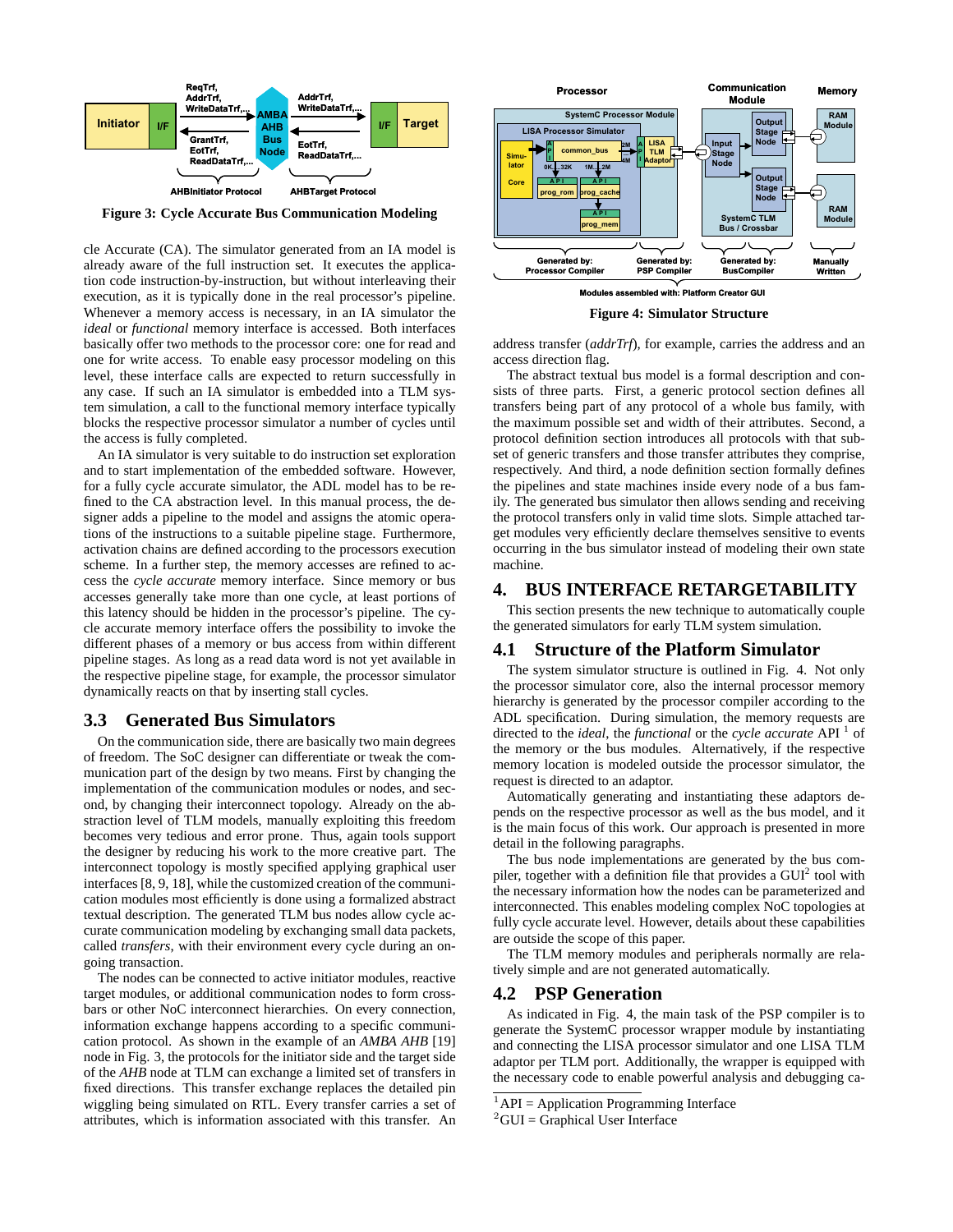

**Figure 5: Pipeline Example:** *STR* @0*x*1000**,** *R*[0]

pabilities for the processor core in its system environment. The PSP compiler also generates a module definition file for the GUI.

However, the TLM adaptor class itself is a fixed building block of every PSP compiler. Due to the generic LISA memory API, the adaptor does not depend on the processor side. A LISA processor core is tailored for a specific bus or memory only by distributing the generic *cycle accurate* function calls suitably over the pipeline and by issuing commands for special communication features like sub-block-access or read-modify-write.

The adaptor maps the generic LISA memory API calls to the bus specific API of the respective bus simulator. Thus, the main challenge of the PSP compiler generator is to build up these TLM adaptors for arbitrary bus protocols.

#### **4.3 The Adaptor Concept**

The task of the adaptor is to couple a processor model with a bus model, independent of whether an IA or a CA processor simulator is involved.

On fully cycle accurate level, if both sides are driven by the same system clock, a simple adaptor maps the API calls from the processor pipeline one-to-one to the bus pipeline. As shown in Fig. 5 on an exemplary data memory store instruction, an optimally tailored processor pipeline can hide multiple cycles of bus latency. In the *decode* stage, the processor already requests access to the data memory, without already knowing the address or even the write data. If bus access has been granted, then the *address generation* stage calculates the write address and forwards it to the adaptor, which in turn sends a respective *addrTrf* transfer to the bus. The processor determines the write data one cycle later in the *read* stage, which is exactly the time it is expected by the bus pipeline.

Fully integrating the bus interface protocol into the processor pipeline is a very tedious and error prone task and prevents the designer from early system simulation. What is necessary is an adaptor that implements an own bus interface state machine. By that, *cycle accurate* API calls that are not optimally distributed over the pipeline yet, or even abstract calls to the *functional* API lead to a well working communication. Also, independent clocks for the processor core and the bus node require a more intelligent adaptor.

The bus interface state machine automatically buffers data arriving too early from one side, and vice versa, stalls a pipeline if a data item arrives too late. An IA processor model applying the *functional* API is blocked until the bus protocol has completely finished the requested transaction.

Either this bus interface state machine later on is synthesized to an RTL module, or, more efficiently, the timing statistics of the TLM adaptor guide the designer in fully integrating the bus protocol manually into the processor pipeline.



**Figure 6: Implementing the ADL API**

#### **4.4 Automatically Generating the Adaptors**

Basically, the TLM adaptor must provide an implementation for the *ideal*, the *functional* and the *cycle accurate* parts of the generic ADL API. These are the methods the generated processor simulators need to access. Fig. 6 displays a simplified version of the respective API methods.

The implementation is done in two parts. In a first API class derivation, the bus independent methods are implemented. Since the ideal interface basically bypasses the bus, its implementation is done once, using the generic access methods of the simulation environment. The functional interface itself also is implemented once for all generated bus protocols. For the bus specific parts, it uses the methods of the cycle accurate interface, which are virtually defined in the base class and thus accessible [20].

In the second implementation part, the bus specific functions are implemented in a further class derivation. Basically, the functions define how to feed data into the bus interface state machine and how to get the results back. This C<sup>++</sup> class is generated automatically from the abstract bus definition. It makes sense to keep the flexibility of also implementing alternative C++ or SystemC APIs for accessing a bus node, e.g. the standardized OCP abstraction levels TL2 and TL1 [4] or the Programmer's View (PV) and Architect's View (AV) [6] APIs. Thus, the properties of the bus specific API are defined in a special section of the bus specification: the interface specification.

#### **4.5 Bus Interface Specification**

The same formal syntax which is used to specify the bus nodes and their protocols also is used to specify the C/C++ interface functions to be generated. One interface specification defines adaptors for all initiator protocols of the whole bus family.

```
busInterface LISA_AMBA,
  connect = [AHBInitiator,AHBLiteInitiator,APBInitiator]
{
  stateMachine, ...
  \{ \ldots \}sequence seq_single_read, ...
    catch burst_continue, ...
  };
  ...
  function request write, ...
  \{ \ldots \}};
};
```
This example interface *LISA AMBA* generates adaptors for the protocols *AHBInitiator*, *AHBLiteInitiator* and *APBInitiator* of the *AMBA 2.0* [19] bus family. Basically it consists of two parts. First, a characterization of the state machine. Here, the state sequences to traverse as well as code to execute additionally to the default behavior of a state can be defined. The second part specifies the API functions the processor calls in order to feed data into the state machine or get information back. The following fragment defines the

<sup>3</sup>Or, to be more precise, if the *functional* or the *cycle accurate* memory API is applied.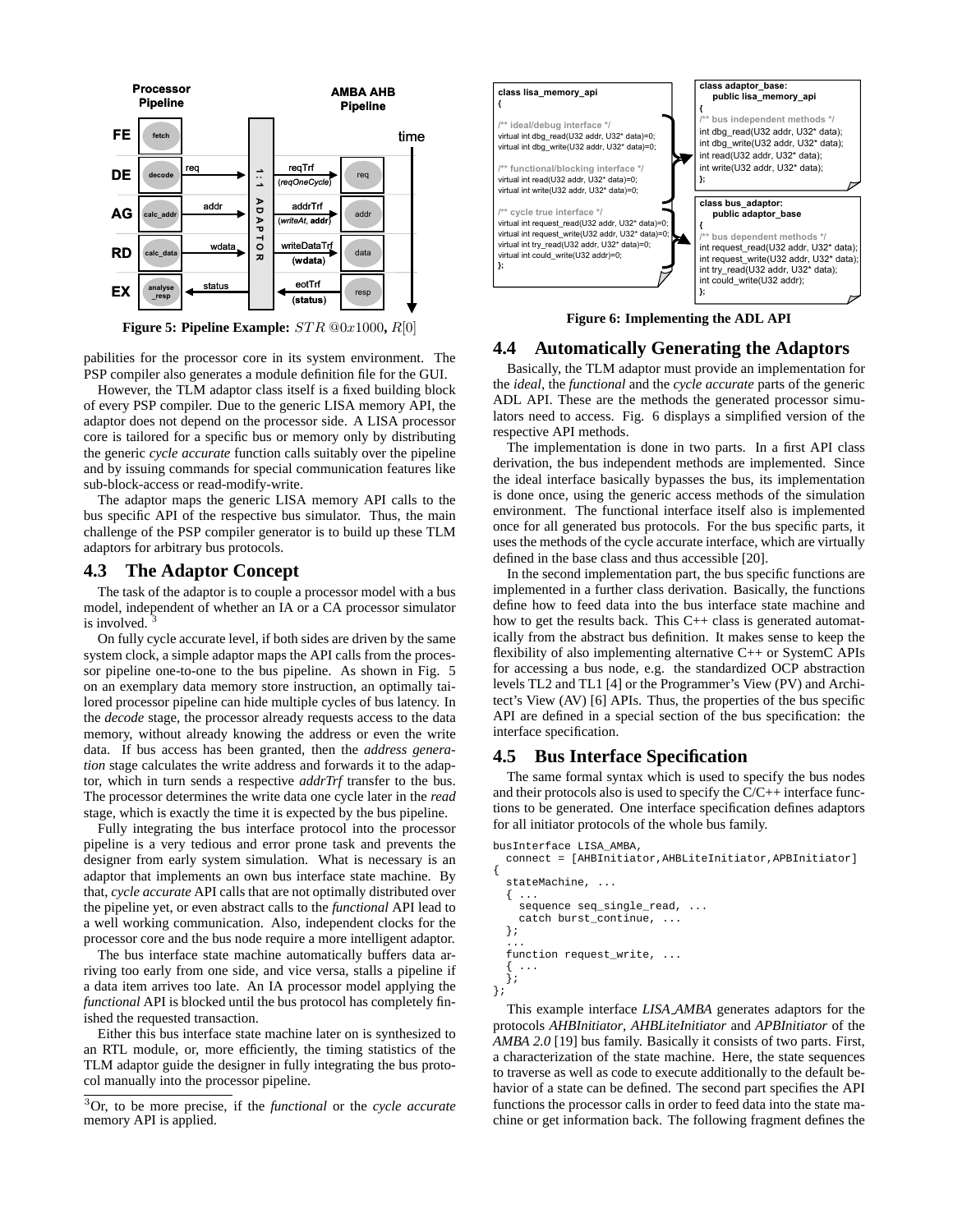signature of the request write() method and specifies how it feeds a write burst into the state machine.

```
function request_write,
 returnType = int
{
 parameter addr,
   type = U32;
 parameter data,
   type = U32*,
    value = 0;parameter n,
    type = int,value = 1;
                         section feed_data
                         {
                           buffer,
                             type = allocateNew,
                             size = n,
                             behaviorFailed =
                                 [ return = -1; ];
                           ...
```
After having declared the function name, the return type and the function parameters, the buffer is defined the implementation is working on. This function allocates a new buffer with one entry per burst item.

```
behavior = [
 buffer[current].reqTrf.reqMode = reqUntilUnreq;
 buffer[current].addrTrf.type = writeAtAddress;
 buffer[current].addrTrf.address = addr + 4*current;
 buffer[current].writeDataTrf.writeData = data[current];
 buffer[current].sequence =
       if (n==1) then seq_single_write
                               then seq_first_write<br>then seq_last_write
       elseif ( current == n-1) then
       else seq_burst_write;
 return = 0; | |;
```
In the corresponding behavior section, the buffer is filled for every burst item. This function already provides attribute values for the *AMBA 2.0* transfers *reqTrf*, *addTrf* and *writeDataTrf*, which are stored in the buffer. If the API does not specify properties, fixed default values can be set here. Additionally, a state sequence is selected the state machine has to use the succeeding cycles in order to process the request. The state sequences are defined in the central section of the interface definition.

#### stateMachine,

```
extraStates = [ burstContState, finishState ]
{
 sequence seq_single_write,
    value = [ reqTrf , addrTrf , writeDataTrf ,
eotTrf , unreqTrf , finishState ];
  sequence seq_first_write,
      value = [ reqTrf , addrTrf , writeDataTrf ,
                 finishState ];
  sequence seq_burst_write,
      value = [ burstContState ; addrTrf ,
                 writeDataTrf , finishState ];
 sequence seq_last_write,
      value = [ burstContState ; addrTrf , writeDataTrf ,
                 eotTrf , unreqTrf , finishState ];
};
```
The first state sequence is to be used for a single word write access. The other three sequences are for the first burst item, the middle burst items, or the last item of a write burst, respectively.

Every bus transfer has an associated state. If a state is entered during simulation, then the respective transfer is sent to or received from the bus. The attribute values are taken from or written to the buffer, and the next state according to the sequence definition is entered. If a transfer could not yet be exchanged with the bus, then the generated adaptor will try it again the next cycle.

In the right hand side of Fig. 5, a simplified write sequence is depicted. Here, the state sequence to traverse is *reqTrf*, *addrTrf*, *write-DataTrf*, *eotTrf*. Independent when exactly the processor model delivers the write address or the write data, the respective transfers will be exchanged in the correct time slots. Information arriving too early will be buffered in the adaptor, information arriving too late will cause a stall of the bus pipeline.

Additional states can be defined that do not have an associated transfer, and thus do not forward automatically. In the example, the *burstContState* is the state burst items have as long as they are waiting for their predecessor having finished the first access phase. In order to define the behavior of these additional states, or to alter the default behavior of the transfer states, catch statements can be inserted into the state machine.

catch burst\_continue,

```
state = addrTrf,
condition = (buffer[next].state == burstContState),
behavior = [ buffer[next].state = addrTrf; ];
```
Since the state sequences for all items of a burst except the first start with the passive *burstContState*, they are explicitly forwarded to the *addrTrf* state as soon as the preceding burst item succeeded sending the *addrTrf*. In a similar manner, a burst can completely be re-sent if the target reported a *retry* in the *eotTrf* response transfer.

After the bus interface state machine went through the state sequences, the result can be returned. The implementation of the try read() function, for example, works on a buffer of type *searchFinished* and checks if the address matches and if the corresponding state sequences have succeeded. In case of success the read data is copied into the target array.

Similarly, by using a buffer of type *searchProcessing*, an API function can supplement an already running write transaction with the write data. The adaptor will not sent the *writeDataTrf* until the write data has been provided.

#### **4.6 Advantages**

This single condensed interface specification  $4$  is suitable to customize the generation of the bus interface for all initiator protocols of a bus family. Given information can be verified automatically, e.g. if the state sequences are a valid path through the state graph of the respective bus nodes. Information excessive for a specific bus protocol is skipped. In *AMBA 2.0*, for example, all information concerning the bus request phase is used for generating the *AHBInitiator* interface, but is ignored for generating the *AHBLiteInitiator* and the *APBInitiator* bus interfaces.

Manually implementing these state machines specifically for every bus protocol would be a very tedious and error prone task. Using the new approach, working adaptors are obtained very quickly. Additional features like bursts and sub-block access are added successively by refining the initial specification. Further annotations indicate the applicability of specific optimizations. Using them, the simulation speed of platforms with generated and handwritten adaptors is roughly the same [17].



**Figure 7: Platform Topologies with AHB resp. AXI**

#### **5. CASE STUDY**

The generators have been used to build the components of a JPEG decoding platform. Several incarnations of the MIPS32 architecture access the program and data memory modules over a generated AMBA bus architecture. For the experiments, an AMBA AHB bus node and an AMBA AXI multistage matrix have been applied, respectively (Fig. 7).

The application is the same for all system simulations: A JPEG decoding algorithm, as it is freely available from the JPEG group's web page [22]. Our indicator for a platform's performance is the number of cycles it takes to decode a small 150x100 sized bitmap.

In this section, several platform alternatives are evaluated.

#### **5.1 Processor Variants**

The initial MIPS32 4K core [23] has a 5-stage pipeline: *Instruction Fetch* (I), *Execution* (E), *Memory Fetch* (M), *Align/Accumulate* (A) and *Writeback* (W). The instruction fetch takes place between the I and E stage; data accesses occur between stage M and A. Thus, in both cases only one cycle of memory access latency can

<sup>4</sup>500...800 lines of code for the AMBA 2.0 [19] and AMBA AXI [21] bus families